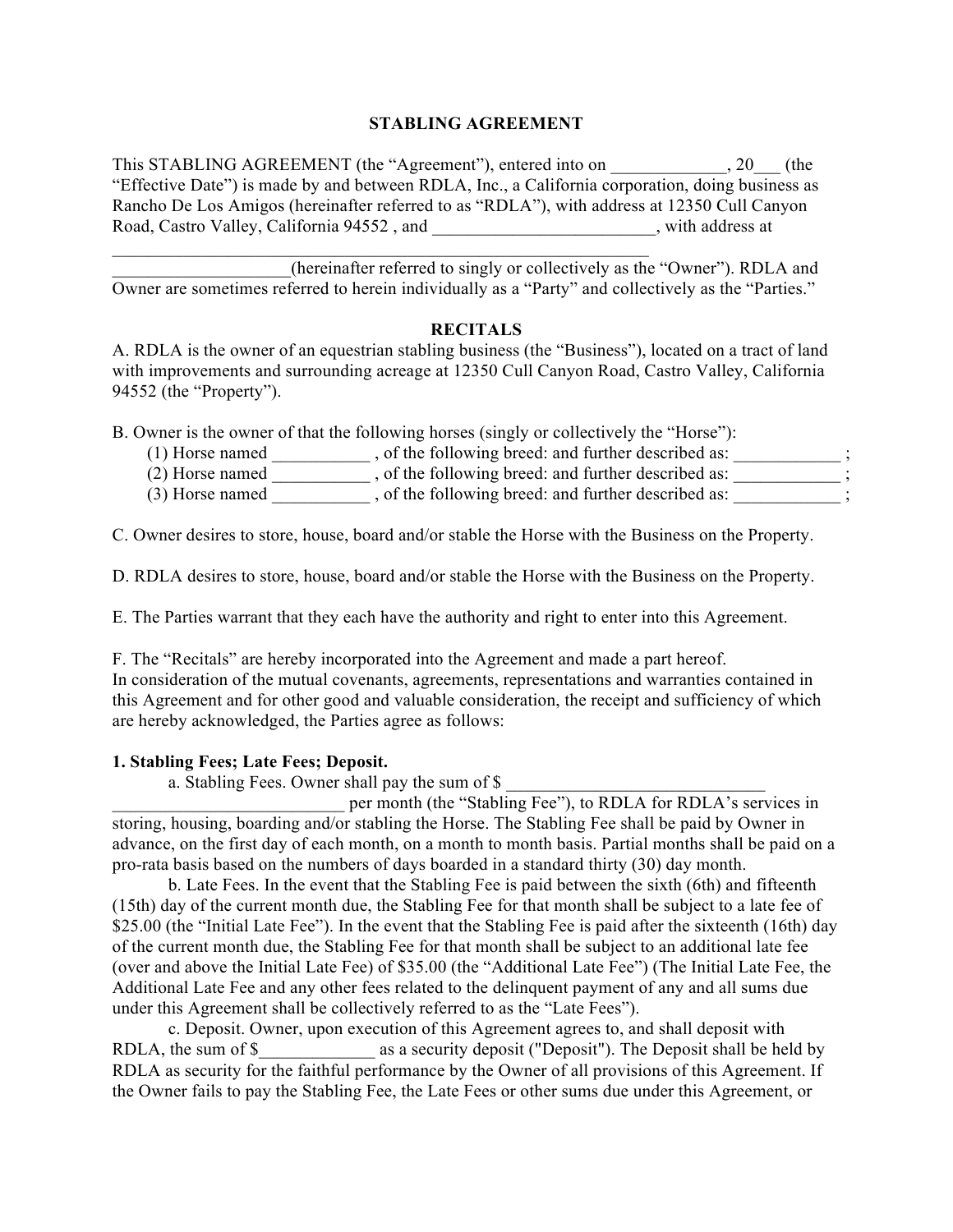defaults with respect to any provision of this Agreement, RDLA may use, apply or retain all or any portion of the Deposit for the payment of the Stabling Fee, the Late Fees or other sums owed or in default, for the payment of any other sums to which RDLA may become obligated because of the Owner's default, or to compensate RDLA for any loss or damage that RDLA may suffer as a consequence of the Owner's actions. If RDLA uses or applies the Deposit, the Owner shall, within ten (10) days after demand, deposit cash with RDLA in an amount sufficient to restore the Deposit to the full amount required under this Agreement, and the Owner's failure to do so constitutes a material breach of this Agreement. RDLA shall not be required to keep the Deposit separate from RDLA's general accounts. If the Owner performs all of the Owner's obligations under this Agreement, the Deposit or the amount not applied by RDLA shall be returned, without interest, to the Owner upon the termination of this Agreement and vacating by Owner. No trust relationship is created between RDLA and the Owner with respect to the Deposit.

# **2. Representation of Owner Regarding the Status of the Horse; Notification Requirements; Medical Conditions.**

a. Ownership of the Horse; Condition of the Horse. The Owner represents that the Owner is the sole Owner of the Horse and that there are no liens or mortgages against the Horse, that all of the information stated herein is true and correct to the best of the Owner's knowledge, and that the Horse is in good health and condition and is free from exposure to contagious or infectious diseases, other than those set forth herein. In addition, The Owner warrants that he/she/it will, if requested by RDLA, provide a negative Coggins test.

b. Notification. The Owner agrees to notify RDLA immediately, in writing, of any health problems, illnesses, accidents or exposure to contagious or infectious diseases of which the Owner becomes aware and which may affect the Horse.

c. Medical Conditions. The Horse has the following special medical conditions and/or requirements:

 $\mathcal{L}_\text{max} = \frac{1}{2} \sum_{i=1}^n \mathcal{L}_\text{max}(\mathbf{z}_i - \mathbf{z}_i)$ 

Name of Horse: Special Medical Conditions

### **3. Required Vaccinations; Other Regular Care.**

a. Required Vaccinations. The Owner covenants and agrees to provide the Horse with the following vaccinations, at the stated frequencies, all of which are required by RDLA (the "Required Vaccines"):

\_\_\_\_\_\_\_\_\_\_\_\_\_\_\_\_\_\_\_\_\_\_\_\_\_\_\_\_\_\_\_\_\_ \_\_\_\_\_\_\_\_\_\_\_\_\_\_\_\_\_\_\_\_\_\_\_\_\_\_\_\_\_\_\_\_\_\_\_\_ \_\_\_\_\_\_\_\_\_\_\_\_\_\_\_\_\_\_\_\_\_\_\_\_\_\_\_\_\_\_\_\_\_ \_\_\_\_\_\_\_\_\_\_\_\_\_\_\_\_\_\_\_\_\_\_\_\_\_\_\_\_\_\_\_\_\_\_\_\_

i. Four (4)-way and rhino vaccine three (3) to four (4) times per year;

 $ii.$   $\frac{1}{\sqrt{2}}$  and  $\frac{1}{\sqrt{2}}$  and  $\frac{1}{\sqrt{2}}$  and  $\frac{1}{\sqrt{2}}$  and  $\frac{1}{\sqrt{2}}$  and  $\frac{1}{\sqrt{2}}$  and  $\frac{1}{\sqrt{2}}$  and  $\frac{1}{\sqrt{2}}$  and  $\frac{1}{\sqrt{2}}$  and  $\frac{1}{\sqrt{2}}$  and  $\frac{1}{\sqrt{2}}$  and  $\frac{1}{\sqrt{2}}$  and  $\frac{1}{\sqrt{2}}$ 

 $\overline{\textbf{iii}}$ .

The Owner shall provide documentation by a licensed veterinarian that the Horse has had the Required Vaccines within the aforementioned required time periods prior to the delivery of the Horse to RDLA. While the Horse is at RDLA, the Owner shall arrange for a licensed veterinarian to provide the Required Vaccines to the Horse at the Owner's sole responsibility and expense at a time that is permitted by RDLA.

b. Other Regular Care. It shall be the Owner's responsibility to arrange for regular veterinary, dental and farrier care for the Horse. The Owner may use the health care providers of his/her/its choice. However, said providers shall submit provide proof of insurance to RDLA for any and all providers, their employees and/or agents tendering services on the Property.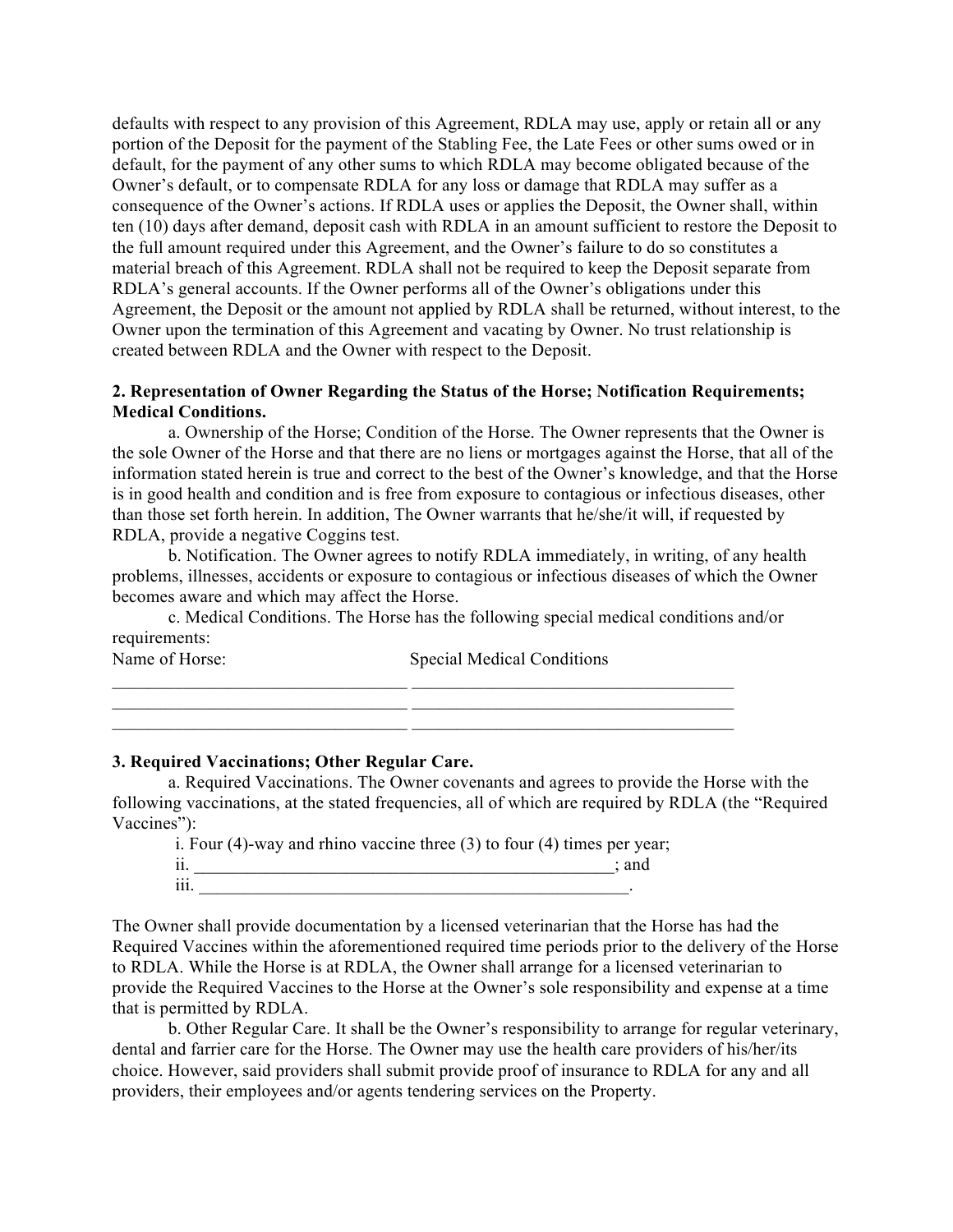## **4. Routine Care Obligations of RDLA.**

RDLA represents, warrants and agrees that it shall provide the Horse with normal and reasonable care, as determined at the sole discretion of RDLA, in maintaining the health and well being of the Horse. RDLA shall be responsible for the following:

a. Feed. RDLA shall provide Grass/Alfalfa mix/or Alfalfa to the Horse two (2) times per day. Any additional amounts of feed, vitamins or additional supplements may be provided, subject to additional charges.

b. Water. Fresh water shall be provided at all times.

c. Stall Maintenance. The Horse's respective stall shall be cleaned once daily and bedding shall be provided as deemed necessary by RDLA. The Owner may request additional bedding as needed, but said requests shall be provided to RDLA and shall be made in writing. Furthermore, the Owner shall be required to pay additional charges, in an amount to be determined by RDLA, for any and all additional bedding.

d. No Further Obligations. RDLA is not responsible for providing any services in addition to those expressly referenced in this Paragraph 4.

## **5. Equipment Supply Obligations of the Owner.**

The Owner shall furnish to RDLA, prior to the delivery of the Horse to RDLA, all blankets, halters, saddles, lead rope and any other equipment reasonably used in connection with the Horse, subject to approval by RDLA. RDLA shall not be responsible for the theft, loss, damage, or disappearance of any tack or equipment or other property stored at RDLA as the same is stored at the sole risk of the Owner. RDLA shall have no liability or responsibility for the personal property of Owner.

### **6. Shoeing.**

The Owner agrees to provide the necessary shoeing of the Horse as is reasonably necessary, at the Owner's expense, and provide proof of the same if requested by RDLA.

#### **7. Worming.**

The Owner agrees to have the Horse wormed on a regular schedule as is reasonably necessary, at the Owner's expense, and provide proof of the same if requested by RDLA.

### **8. Representations by the Owner.**

The Owner hereby makes the following representations, warranties and covenants to and with RDLA, which representations, warranties and covenants are a material inducement to RDLA to enter into this Agreement:

a. Condition of the Facilities. The Owner represents that he/she/it understands and acknowledges that he/she/it has inspected all of the facilities and finds the same to be safe and in proper working order for those services referenced herein.

b. No Insurance by RDLA. The Owner represents that he/she/it understands and acknowledges that RDLA is not expected to carry any insurance on any horse(s) not owned by it for boarding, stabling or for any other purposes, whether public liability, accidental injury, theft or equine mortality insurance, and that all risks connected with boarding, stabling, or storing of the Horse, or for any other reason connected to the Horse on the premises of RDLA, are to be borne by the Owner.

c. Complete Disclosure by Owner of Dangerous Propensities of the Horse. The Owner represents that the following is a complete list of any and all hazardous or dangerous propensities of the Horse that are either known or were knowable by the Owner prior to the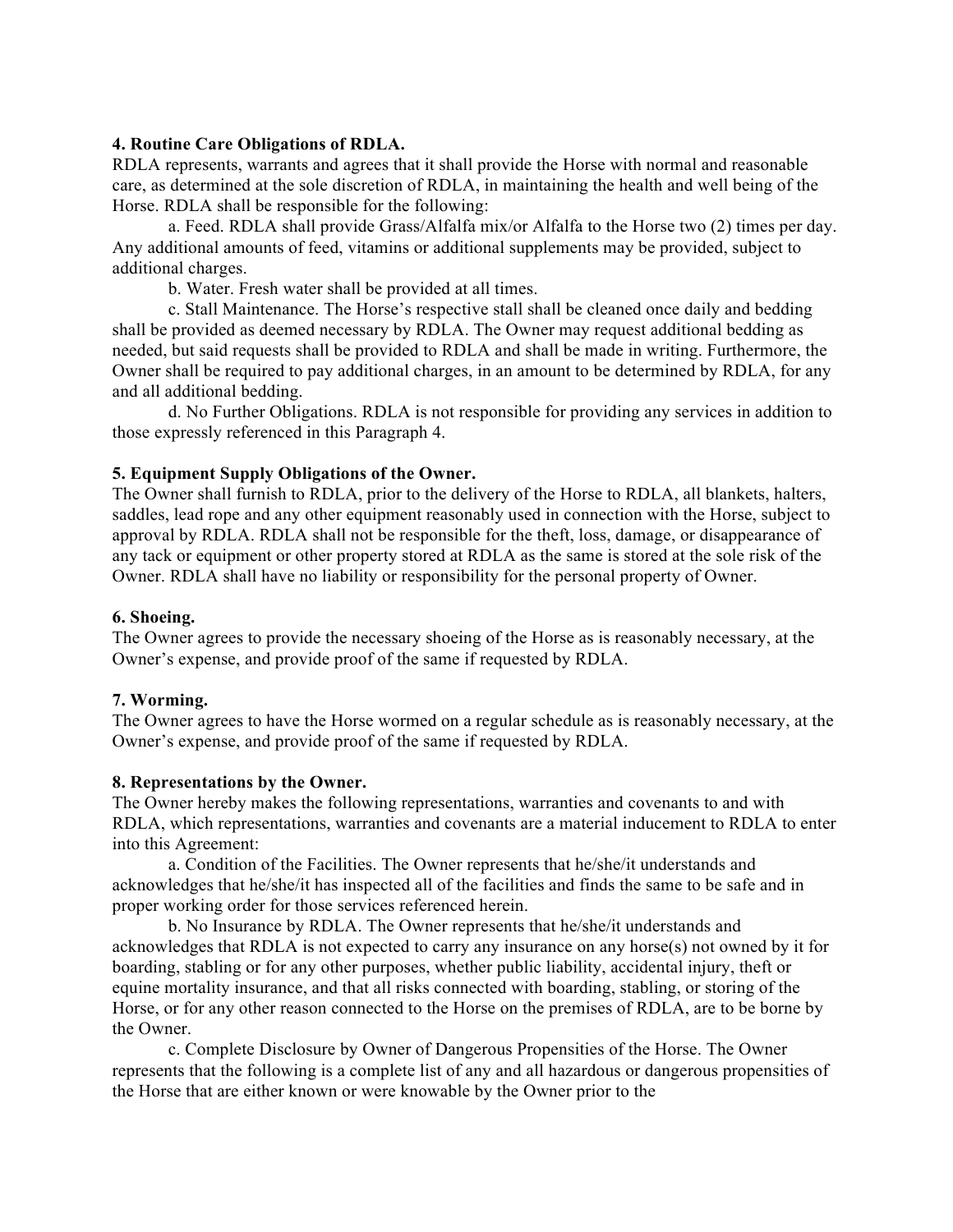Effective Date and that no other such conditions are known or could reasonably be known by the Owner:

 $\_$  , and the state of the state of the state of the state of the state of the state of the state of the state of the state of the state of the state of the state of the state of the state of the state of the state of the

 $\_$  , and the state of the state of the state of the state of the state of the state of the state of the state of the state of the state of the state of the state of the state of the state of the state of the state of the

Name of Horse: Dangerous Propensities

## **9. Rules and Regulations**.

The Owner agrees to abide by all of the rules and regulations of RDLA in full force and effect as of the Effective Date, as may be modified, amended or changed by RDLA from time to time.

# **10. Emergency Care.**

RDLA agrees to attempt to contact the Owner, at the following emergency telephone number ), should RDLA reasonably determine that medical treatment is needed for the Horse; provided however, that in the event RDLA is unable to so contact the Owner within a reasonable time, which time shall be judged and determined solely by RDLA, RDLA is then hereby authorized to secure emergency veterinary care and/or blacksmith care, and by any licensed providers of such care who are selected by RDLA, as RDLA determines is required for the health and well-being of the Horse. RDLA shall assume that Owner desires surgical care if recommended by a veterinarian in the event of colic, or other life-threatening illness, unless RDLA is instructed herein or on the Owner's information sheets, that the Horse is not a surgical candidate. Any and all costs, expenses and/or fees, of any kind, in any way relating to such care secured shall be the sole responsibility of the Owner and in the event that RDLA cannot arrange for the direct billing by said care provider to the Owner, such costs, expenses and/or fees reimburseable to RDLA shall be due and payable to RDLA within fifteen (15) days from the date that the Owner receives notice thereof.

## **11. Risk of Loss**.

The Owner hereby assumes and shall bear the entire risk of loss and/or damage of any kind and nature--whether or not caused by the active or passive negligence of RDLA-- to Owner, the Horse and/or any other property of the Owner, RDLA or third party, while the Horse is at RDLA or on the Property, and to hold RDLA harmless for the same. Likewise, the Owner assumes the risk of any loss or damage to the person or property of others caused either by the Horse or the actions of the Owner or the Owner's guests while the Horse is at RDLA or on the Property.

## **12. Duty to Indemnity; Duty to Defend.**

a. Duty to Indemnify. To the fullest extent permitted by law, the Owner (the "Indemnitor") shall defend, indemnify, protect and hold harmless RDLA and any other person or entity designated by RDLA, and the officers, directors, shareholders, members, partners, representatives, agents, attorneys, contractors, and employees of each of them (referred to herein each as an "Indemnitee," and collectively as the "Indemnitees"), from and against any and all claims, demands, causes of action, proceedings damages, liabilities, losses, attorneys' fees, costs and expenses (collectively referred to as "Claims"), arising out of or relating in any way to any action or inaction on the part of Indemnitor with respect to this Agreement, the Horse and/or the boarding, training and/or stabling of the Horse at the Property, regardless of whether or not such claims are caused, or were caused, in part by an Indemnitee. This indemnity shall cover Indemnitees if Indemnitees are made a party or are threatened to be made a party to any threatened, pending or completed claim, action, or proceeding. Indemnitor shall pay all reasonable expenses incurred by Indemnitee in connection with such actions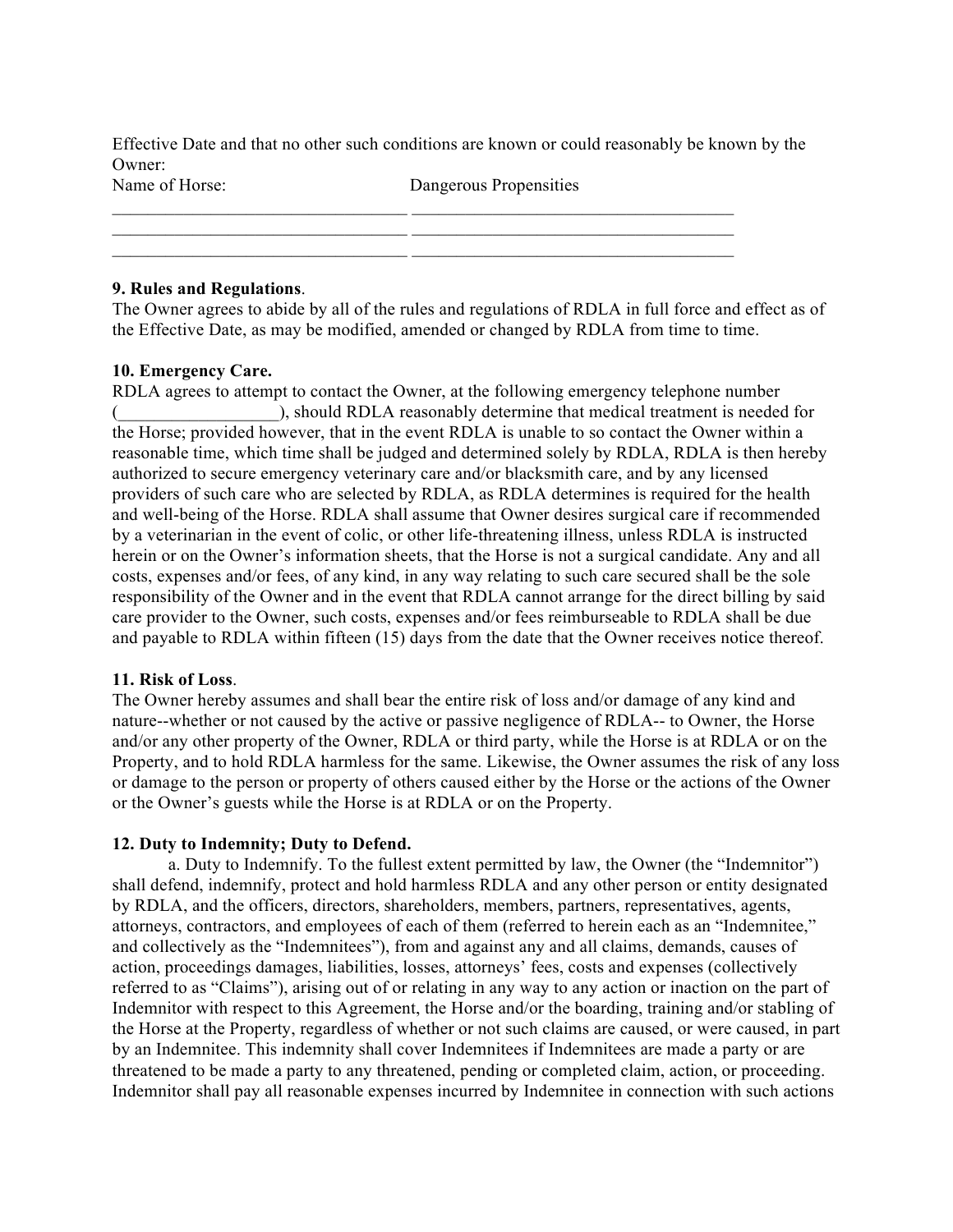or proceedings. Such obligations shall not extend to claims determined by final judgment or award to have resulted from the sole negligence or willful misconduct of an Indemnitee. Nothing contained herein shall be deemed to abridge the rights, if any, of RDLA to seek contribution from others where appropriate. The indemnity obligations of the Owner set forth in this Agreement shall survive the termination of the Agreement, and shall be binding upon Indemnitor's heirs, successors and assigns.

b. Duty to Defend. The Owner shall defend each Indemnitee, through counsel approved by the Indemnitee(s), in any action, proceeding or arbitration brought against any Indemnitee by reason of any such Claims.

### **13. Warning; Disclaimer; Acknowledgement.**

a. Warning. CURRENTLY, IN THE STATE OF CALIFORNIA, THERE IS NO EQUINE LIMITED LIABILITY ACT. HOWEVER, HORSEBACK RIDING IS CLASSIFIED AS A "RUGGED ADVENTURE RECREATIONAL SPORTING ACTIVITY," AND THERE ARE OBVIOUS AND NON-OBVIOUS INHERENT RISKS ALWAYS PRESENT IN SUCH ACTIVITY DESPITE ALL SAFETY PRECAUTIONS. BY SIGNING THIS AGREEMENT, OWNER IS AGREEING THAT RDLA SHALL NOT BE LIABLE FOR ANY DAMAGES SUFFERED BY, OR INJURY TO, OR THE DEATH OF THE OWNER, INVITEES OF THE OWNER, AND/OR THE HORSE RESULTING FROM THE INHERENT RISKS OF EQUINE RELATED ACTIVITIES.HORSES ARE 5 TO 15 TIMES LARGER AND 20 TO 40 TIMES MORE POWERFUL AND 3 TO 4 TIMES MORE FASTER THAN A HUMAN. HORSEBACK RIDING IS THE ONLY SPORT WHERE A SMALLER, WEAKER PREDATOR ANIMAL (A HUMAN) TRIES TO CONTROL THE MOVEMENTS OF A LARGER, STRONGER PREY ANIMAL (THE HORSE), EACH HAVING A LIMITED UNDERSTANDING OF EACH OTHER. OWNER IS ASSUMING THE INHERENT RISKS OF PARTICIPATING IN THIS EQUINE RELATED ACTIVITY.

b. Assumption of Risks and Disclaimer. There are a number of inherent risks associated with an Equine Related activity. A horse may behave in a manner that results in damages to property or an injury or death to a person. Risks associated with the activity may include injuries caused by bucking, biting, stumbling, rearing, trampling, scratching, falling, or butting. A horse may act unpredictably to conditions, including, but not limited to, a sudden movement; loud noise; an unfamiliar environment; or the introduction of unfamiliar persons, animals, or objects. A horse may also react in a dangerous manner when a condition or treatment is considered hazardous to the welfare of the animal; a collision occurs with an object or animal; or a person fails to exercise reasonable care, take adequate precautions, or use adequate control when engaging in activity with the horse, including failing to maintain reasonable control of the

animal or failing to act in a manner consistent with the person's abilities. Owner acknowledges that he/she is aware of the risks and hazards of horse ownership, including the likelihood of serious bodily injury or death, and that such injuries and damages may arise by the maintenance, care, and use of any horses boarded upon the premises of RDLA, and/or by the conduct of any person with regard thereto, including RDLA, its principals, officers, directors, agents, attorneys, contractors, and employees. Owner expressly assumes the risk of any and all injury or damage arising from the maintenance, care, or use of any horse upon the RDLA Property, including those animals the subject of this Agreement, and from the conduct of RDLA, its owners, employees, contractors, agents, and other boarders with regard thereto. Owner agrees to hold RDLA, and its principals, officers, directors, agents, attorneys, contractors, and employees, harmless from the occurrence of any such risks

c. Acknowledgement. I, THE UNDERSIGNED, HAVE READ, AND DO UNDERSTAND THE TERMS OF THIS AGREEMENT, WARNINGS, ASSUMPTIONS OF RISK AND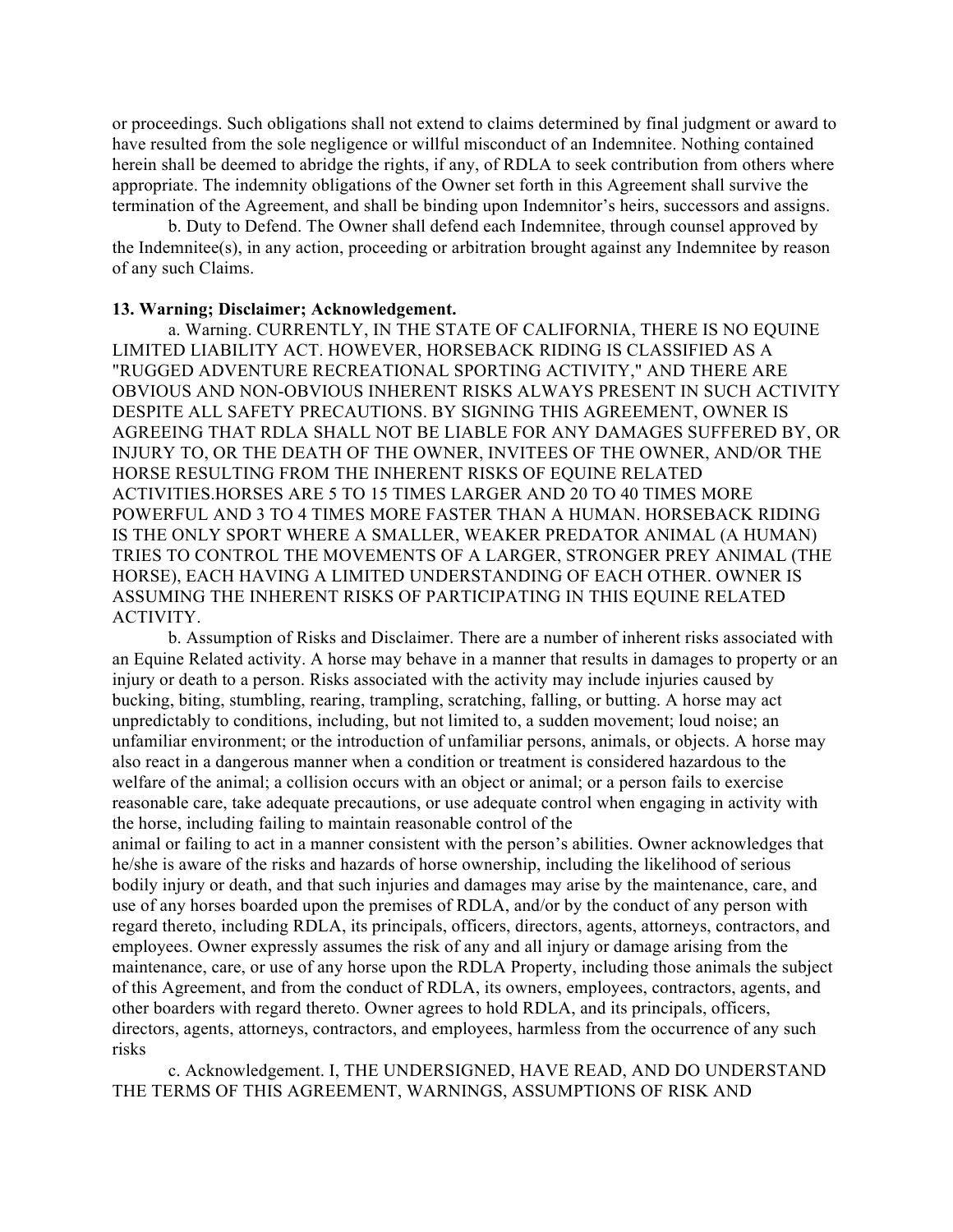# KNOWINGLY RELEASE AND WAIVE, TO THE FULLEST EXTENT PERMITTED BY LAW, LIABILITY AGAINST RDLA. I FURTHER ATTEST THAT ALL FACTS STATED HEREIN ARE TRUE AND ACCURATE.

| "RDLA"                              |
|-------------------------------------|
| RDLA, INC., dba Ranch de Los Amigos |
| Bv:                                 |
| Leslie A. Hardy, President          |
|                                     |

d. Limitation of Liability.

i. Source of Recourse. Owner represents, warrants and agrees that should any Claims arise out of this Agreement or RDLA's ownership of the Business, the Owner's first source of recourse for compensation, if any, shall be Owner's policy of insurance, which remedy must be exhausted before any claim may be made against RDLA, if at all, under this Agreement, whether or not RDLA is required to indemnify the Owner for such Claims pursuant to the terms of this Agreement or any other agreement between the Parties.

ii. Limitation of Liability of RDLA. Owner represents, warrants and agrees that in no event shall RDLA's liability, if any, for any and all Claims exceed the sum of those amounts received by RDLA from Owner, pursuant to this Agreement. In no event shall RDLA be liable for any special, incidental, consequential, exemplary or punitive or other such indirect damages (including, without limitation, loss of revenues, profits or opportunities) whether arising out of or as a result of breach of contract, warranty, tort (including negligence and strict liability) or otherwise.

iii. Liability Not Personal. Owner represents, warrants and agrees that the obligations of RDLA under this Agreement, if any, are the sole obligation of RDLA and are not personal obligations of the individual directors, officers, shareholders, agents or employees of RDLA.

## **14. Possessory Lien and Lien Sale:**

Owner acknowledges a possessory lien upon the horses subject to this Agreement. If any fees for boarding or other services provided by RDLA are not received by RDLA prior to the end of the calendar month in which such amounts are due, then RDLA shall have the right, at its discretion, to lock the stable space(s) and prevent the removal of the Horse until all accrued rents, late charges, and other charges are paid. If at any time owner is two (2) months or more in arrears in payment of the sums specified in this Agreement, RDLA shall enforce the possessory lien upon such Horse as are the subject of this Agreement, and shall have the right, at the option of RDLA, to sell the said Horse to anyone whomsoever, without notice to owner, in satisfaction of said lien, and apply the proceeds of the sale to the arrearage. If the proceeds of the sale exceed the amount of the arrearage, RDLA will remit such excess to owner within thirty (30) days of the sale. Owner expressly agrees herewith to defend and hold harmless RDLA against any equitable, legal, or lien claim by any stranger hereto upon the animals which are the subject of this Agreement, including for any attorneys' fees and costs which could be incurred as a result of a lien sale.

## **15. General Provisions.**

a. Entire Agreement. This Agreement, the Rancho De Los Amigos Rules, Release of Liability, and Training Agreement (if applicable) and the exhibits attached hereto, represent the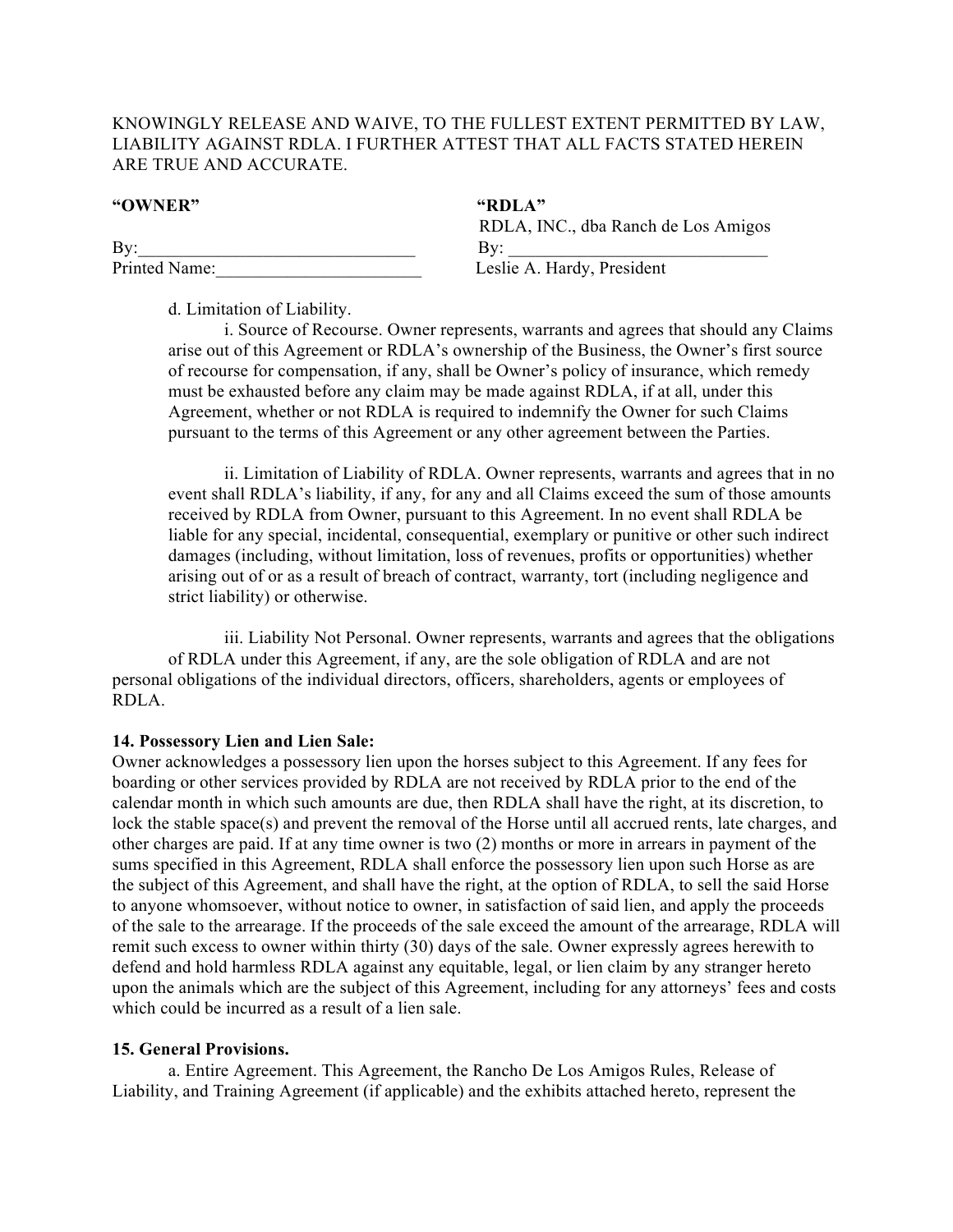entire agreement between the Parties in connection with the transactions contemplated hereby and the subject matter hereof, and with the exception of the agreements mentioned above in this paragraph, this Agreement supersedes and replaces any and all prior and/or contemporaneous agreements, understandings and communications between the Parties, whether oral or written, with regard to the subject matter hereof. There are no oral or written agreements, representations or inducements of any kind existing between the Parties relating to this transaction which are not expressly set forth herein.

b. Amendment of Agreement. This Agreement may not be amended or modified except by a written instrument signed by all the Parties.

c. Attorneys' Fees. If either Party brings any legal action arising out of any provision of this Agreement to enforce this Agreement, the prevailing party in the litigation shall be entitled to recover reasonable attorneys' fees and costs from the other party, in addition to any other relief that may be granted to such prevailing party.

d. Notices. Any notice required or permitted to be given under this Agreement shall be written, and may be given by personal delivery, by facsimile transmission or by registered or certified mail, first-class postage prepaid, return receipt requested. Notice shall be deemed given upon actual receipt in the case of personal delivery, upon receipt of facsimile transmission, or upon mailing. Mailed notices shall be addressed as follows, but each Party may change its address by written notice in accordance with this Paragraph 15(d):

To Owner:

 $\mathcal{L}_\text{max}$  $\mathcal{L}_\text{max}$  $\mathcal{L}_\text{max}$ 

Fax #:

To RDLA: RDLA, Inc. Attn: Leslie A. Hardy, President 12350 Cull Canyon Road Castro Valley, CA 94552 Fax  $#$ :

e. Governing Law. This Agreement shall be governed by and construed in accordance with the laws of the State of California, and any action brought to clarify or enforce the terms of this Agreement shall be brought in Alameda County, California.

f. Agreement Construction. The Parties acknowledge that this Agreement, as executed, is a product of negotiation between the Parties and that it shall be construed fairly, and in accordance with its terms, and shall not be construed for or against either Party. No inferences as to the intention of the Parties shall arise from the deletion of any language or provision of this Agreement.

g. Severability. In case any one or more of the provisions contained in this Agreement shall for any reason be held to be invalid, illegal or unenforceable in any respect, that invalidity, illegality or unenforceability shall not affect any other provision of this Agreement, and this Agreement shall be construed as if the invalid, illegal or unenforceable provision was omitted and had never been part of the Agreement.